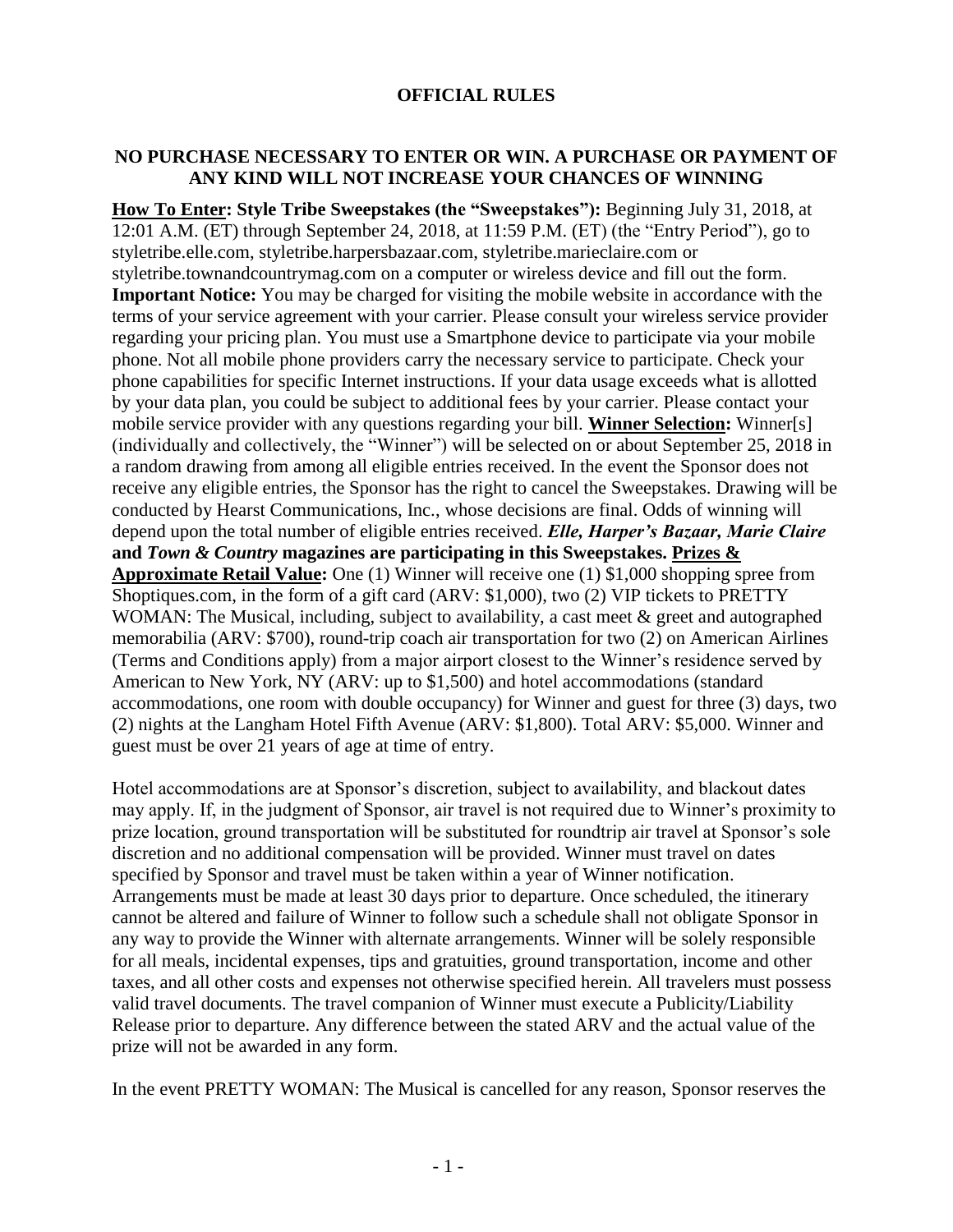right to cancel the Sweepstakes and not award any of the prizes, without any liability to the Winner(s). In the event the Winner is unable to attend PRETTY WOMAN: The Musical, then Winner will have to forfeit the entire prize and the Sponsor will have the right to select another Winner.

**1. Winner Notification:** Winner will be notified within one (1) month of the last day of the Sweepstakes, via e-mail, and/or at Sponsor's discretion, via phone or postal mail. In the event the Winner doesn't respond to Sponsor's notification or does not accept the prize within five (5) business days of notification, the prize will be deemed forfeited and an alternate Winner will be selected. In the event that any one or more potential Winner(s) fails to respond as stated above, declines the prize or fails to provide signed affidavits or releases, such Winner(s) will be deemed to forfeit the prize and Sponsor will select an alternate Winner(s) from the remaining eligible entrants. If any alternate(s) similarly fails to respond or declines the prize, Sponsor will use a reasonable number of attempts, in its discretion, to award the prize(s) to another alternate(s) but if it is unable to do so, the prize(s) will be finally forfeited and Sponsor shall have no further liability in connection with this Sweepstakes. **List of Winner(s):** For the name(s) of the Winner(s), send a separate self-addressed, stamped envelope to Style Tribe Sweepstakes Winners' List, Hearst Communications, Inc., 300 West 57<sup>th</sup> Street, 11<sup>th</sup> Floor, NY, NY 10019 within two  $(2)$  months from the Winner notification date as specified above.

**2. ENTRIES:** Limit one (1) entry per person and per email address, per day, per unique brand presentation for Sweepstakes regardless of method of entry. Multiple entries from the same person in violation of the above will be disqualified. Entries become the property of the Sponsor and will not be returned. Proof of submission does not constitute proof of receipt. If applicable, inaccurate, lost, late, misdirected or incomplete or entry forms that have been tampered with will be disqualified. Online entrants must have valid email address and it is entrant's responsibility to update Sponsor of any change in email address. If there is a dispute as to the identity of an online entrant, the prize will be awarded to the authorized account holder of the email address. The "authorized account holder" is defined as the natural person to whom the email address is assigned by an internet service provider, online service provider, carrier, or other organization (e.g., business, educational institution, etc.) that is responsible for assigning the email addresses for the domain associated with the submitted email address.

**3. ELIGIBILITY:** Open to legal residents of the 48 contiguous United States or the District of Columbia, who have reached 21 years of age in their state or territory of residence at time of entry. Void in Puerto Rico, Hawaii, Alaska and where prohibited by law. Employees of Sponsor, its parents, affiliates and subsidiaries, participating advertising and promotion agencies, independent judging organizations, and prize suppliers (and members of their immediate family and/or those living in the same of household of each such employee) are not eligible.

**4. CONDITIONS OF PARTICIPATION:** Expenses not specifically included in prize description and all taxes are the sole responsibility of the Winner. Each prize is awarded "as is" with no warranty or guarantee, either express or implied outside of manufacturer's limited warranty. No transfer, assignment or substitution of a prize permitted, except Sponsor reserves the right to substitute prize for an item of equal or greater value in the event an advertised prize is unavailable. The Winner is required to comply with any and all applicable federal, state, provincial, if Canadians are eligible to enter, and local laws, rules and regulations. All federal, state and local taxes, and any other costs not specifically provided for in these Official Rules are solely the Winner's responsibility. If the actual retail value of any Winner's prize is \$600 or more, the Winner must complete a W9 form and supply Sponsor with his/her social security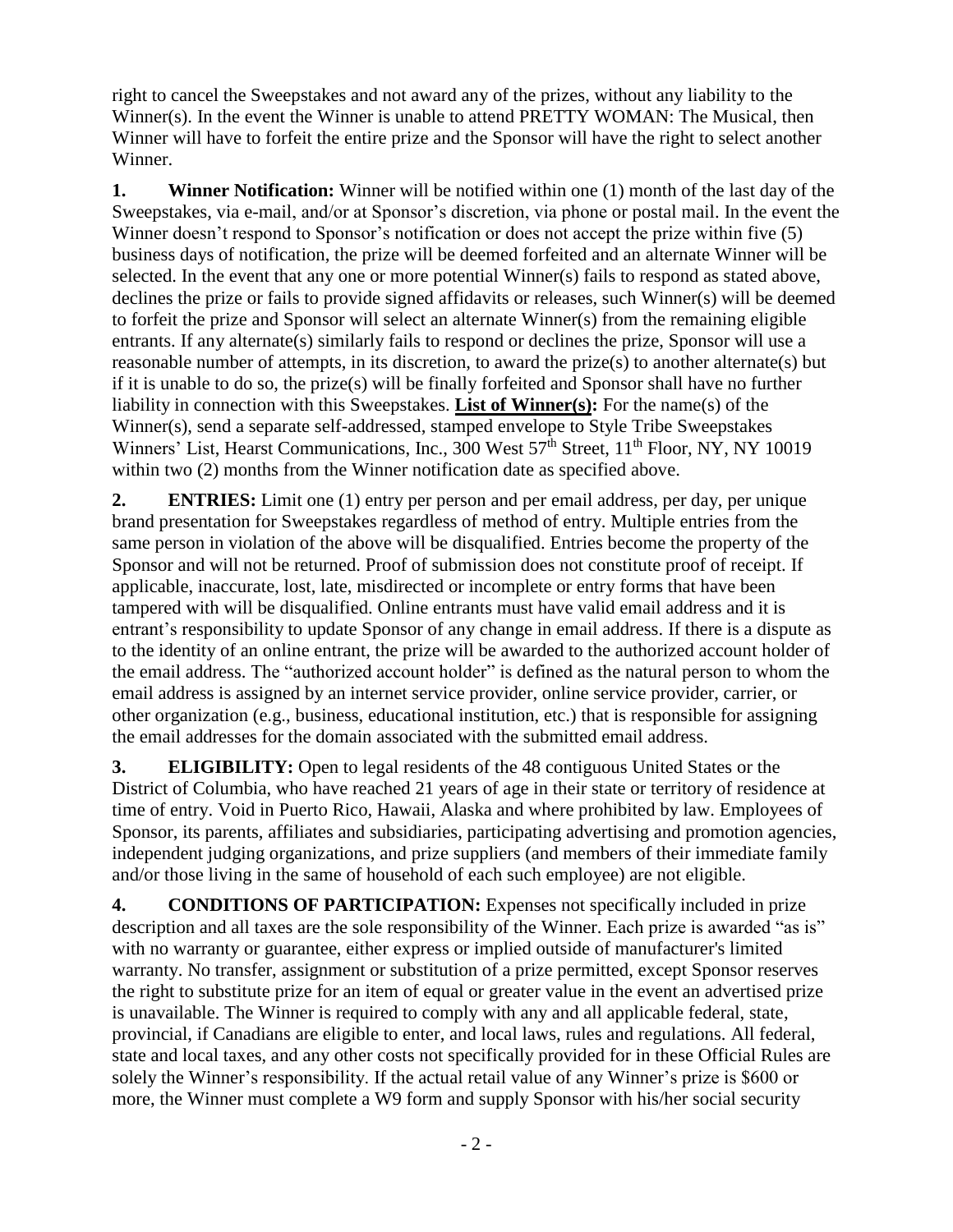number for tax purposes. An IRS Form 1099 will be issued in the name of the Winner (or, if a minor, in the name of the minor) for the actual value of the prizes received. Sponsor shall have no responsibility or obligation to the Winner or potential Winner who are unable or unavailable to accept or utilize prizes as described herein. Entrants agree to be bound by the terms of these Official Rules and by the decisions of Sponsor, which are final and binding on all matters pertaining to this Sweepstakes. Winner (and parent or legal guardian if Winner is a minor) may be required to sign and return an Affidavit of Eligibility, a Liability Release and where legally permissible a Publicity Release within five (5) days following the date of first attempted notification. Failure to comply with this deadline may result in forfeiture of the prize and selection of an alternate Winner. Return of any prize/prize notification as undeliverable may result in disqualification and selection of an alternate Winner. Winner hereby further agrees that it will sign any documents necessary to transfer copyright of his/her submitted entry, if applicable, to Sponsor within five (5) days following the date of first attempted notification. By entering, Entrant grants permission for Sponsor, and any of its affiliates and subsidiaries, participating advertising and promotion agencies, and prize suppliers to use the entrant's submission (including an altered form of the entry), if any, for editorial, advertising and promotional purposes without additional compensation, unless prohibited by law. If images are being submitted to Sponsor as a requirement for entry, Entrants agree that they have all rights to use the images submitted and to allow Sponsor, any of its affiliates and subsidiaries, participating advertising and promotion agencies, and prize suppliers to reuse any of the images, without any liability, for editorial, advertising and promotional purposes. Additionally, acceptance of the prize by Winner constitutes permission for Sponsor and any affiliates and subsidiaries, participating advertising and promotion agencies, and prize suppliers to use Winner's name, photograph and/or likeness and biographical material for editorial, advertising and promotional purposes without additional compensation, unless prohibited by law. Similarly, the Winner's guest, prior to the trip, must grant permission for Sponsor and any affiliates and subsidiaries, participating advertising and promotion agencies, and prize suppliers to use guest's name, photograph and/or likeness and biographical material for editorial, advertising and promotional purposes without additional compensation, unless prohibited by law, or the Winner must ask another guest. By accepting prize, Winner agrees to hold Sponsor, its advertising and promotion agencies and their respective parent companies, subsidiaries, affiliates, partners, representative agents, successors, assigns, officers, directors, and employees harmless for any injury or damage caused or claimed to be caused by participation in the Sweepstakes or acceptance or use of the prize. Sponsor is not responsible for any printing, typographical, mechanical or other error in the printing of the offer, administration of the Sweepstakes or in the announcement of the prize.

6. **INTERNET/MOBILE:** Sponsor is not responsible for electronic transmission errors resulting in omission, interruption, deletion, defect, delay in operations or transmission, theft or destruction or unauthorized access to or alterations of entry materials, or for technical, network, telephone equipment, electronic, computer, hardware or software malfunctions or limitations of any kind, or inaccurate transmissions of or failure to receive entry information by Sponsor or presenter on account of technical problems or traffic congestion on the Internet, at any Web site, or via the mobile phone or any combination thereof. If for any reason the Internet or mobile phone portion of the program is not capable of running as planned, including infection by computer virus, bugs, tampering, unauthorized intervention, fraud, technical failures, or any other causes which corrupt of affect the administration, security, fairness, integrity, or proper conduct of this Sweepstakes, Sponsor reserves the right at its sole discretion to cancel, terminate, modify or suspend the Sweepstakes. Sponsor reserves the right to select winners from eligible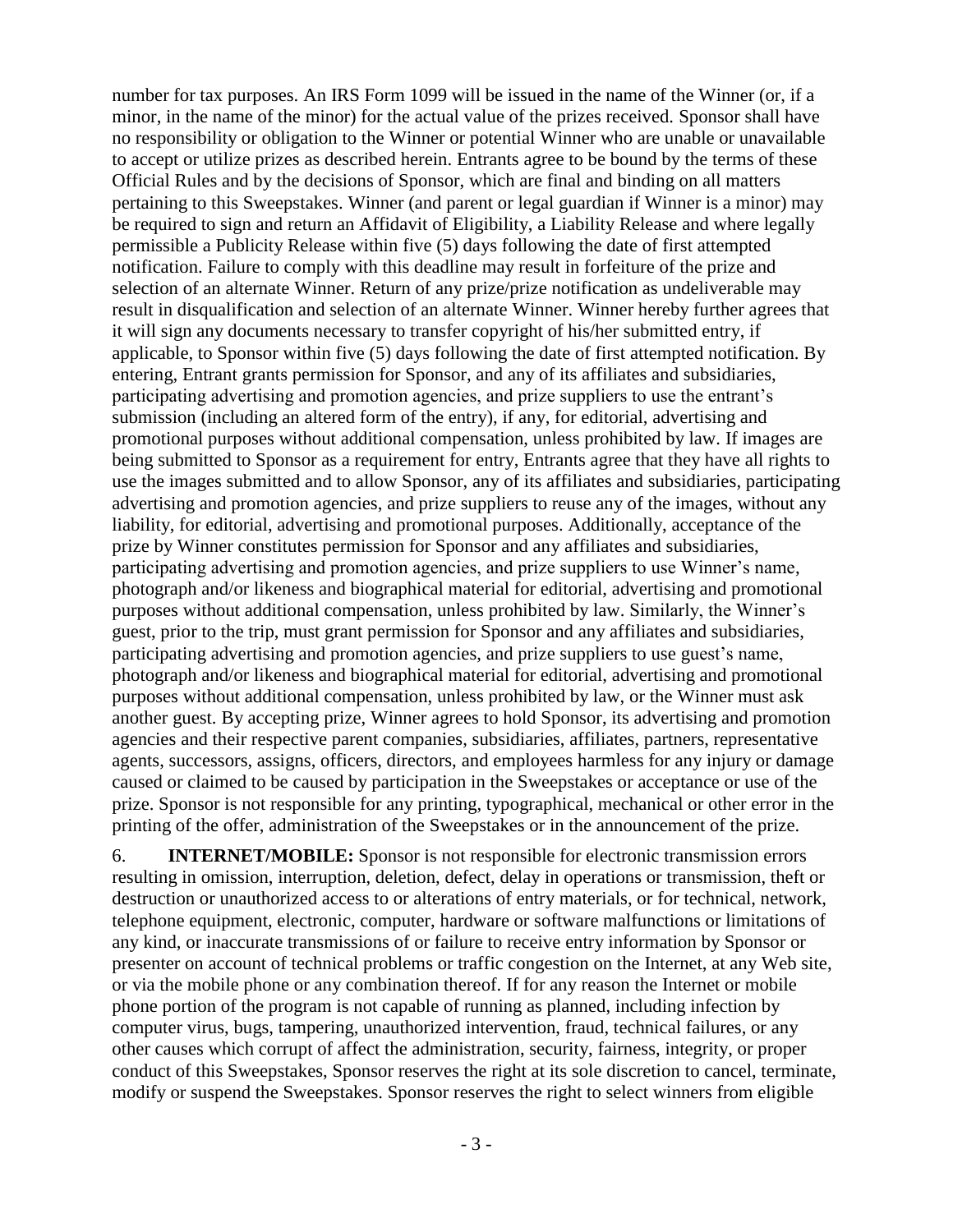entries received as of the termination date. Sponsor further reserves the right to disqualify any individual who tampers with the entry process. Sponsor may prohibit an entrant from participating in the Sweepstakes if it determines that said entrant is attempting to undermine the legitimate operation of the Sweepstakes by cheating, hacking, deception or other unfair playing practices or intending to abuse, threaten or harass other entrants. Caution: Any attempt by a participant to deliberately damage any Web site or undermine the legitimate operation of the Sweepstakes is a violation of criminal and civil laws and should such an attempt be made, Sponsor reserves the right to seek damages from any such participant to the fullest extent of the law.

**7 DISPUTES/CHOICE OF LAW:** Except where prohibited, each entrant agrees that: (1) any and all disputes, claims and causes of action arising out of or connected with this or any prize awarded shall be resolved individually, without resort to any form of class action, and exclusively by state or federal courts situated in New York, NY, (2) any and all claims, judgments and awards shall be limited to actual out-of-pocket costs incurred, but in no event attorneys' fees; and (3) no punitive, incidental, special, consequential or other damages, including without limitation lost profits may be awarded (collectively, "Special Damages"), and (4) entrant hereby waives all rights to claim Special Damages and all rights to have such damages multiplied or increased. New York State law, without reference to New York's choice of law rules, governs the Sweepstakes and all aspects related thereto.

**8 SPONSOR:** The Sponsor of this Sweepstakes is Hearst Communications, Inc., 300 West 57<sup>th</sup> Street, New York, NY 10019.

**Terms and Conditions of Travel Certificates:** Travel Certificates are subject to availability of promotional inventories and current embargoed dates. Winners are responsible for the full cost of transportation to and from the closest American Airlines departure city and their place of residence. Winner(s) is responsible for any and all applicable fees, service charges, surcharges or passenger facility charges and all insurance costs, federal, state, local and foreign taxes, if any, gratuities, meals, incidentals and any other unspecified expenses associated with acceptance or use of the Prize. Travel Certificates are valid one year from the date issued. Expiration date cannot be extended. If winner is unable to travel these dates, the prize will be forfeited. Travel Certificates may be used for air travel wholly on American Airlines or its Airline Associates. Travel Certificates are not returnable or redeemable for cash, except where required by law. Lost, stolen or damaged Travel Certificates will not be replaced. Travel Certificates do not include a \$3.20 Federal Excise Tax which will be imposed on each flight segment in the passenger's ticketed itinerary. A flight segment is defined as a takeoff and a landing. Travel Certificates do not include Passenger Facility Charge(s) of up to \$18.00, depending on itinerary or September 11th Security Fee of up to \$10 per round-trip. For travel to/from Hawaii/Alaska, U.S. International Air Transportation tax of up to \$14.00 round-trip applies. Travel Certificates for international travel do not include U.S. International Air Transportation tax of up to \$28.20 and U.S. and foreign user, inspection, security or other similarly based charges, fees or taxes of up to \$240, depending on itinerary. These taxes and fees are the responsibility of the passenger and must be paid upon booking/ticketing the Travel Certificates. Taxes, fees, terms, and conditions are subject to change without notice. It is the responsibility of the passenger to be in possession of all necessary documentation (e.g. valid passport, visa where applicable) at the time of departure from origin. American Airlines reserves the right to deny boarding to passengers without the proper documentation. Other restrictions may apply. Travel Certificates have no implied warranties and are not credit or debit cards. Travel must originate and end at the airport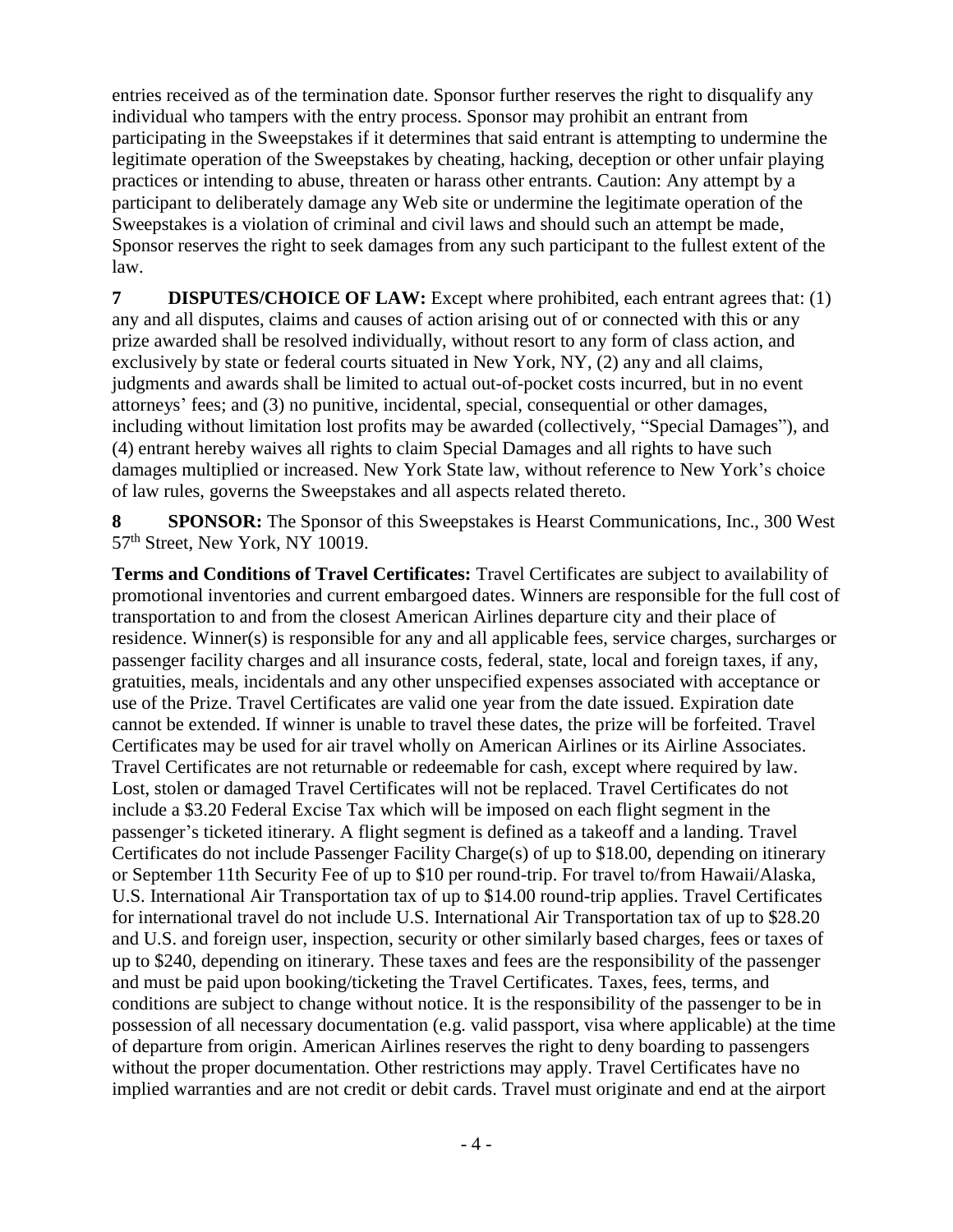nearest Winner's home that is served by American Airlines or its Airline Associates. Travel is subject to availability and certain other restrictions, which are subject to change in the sole discretion of American Airlines. Winner's guest must be 18 years of age or older if not a member of winner's immediate family. Winner and Winner's guest must travel together on the same itinerary, including the same departure date, destination and return date. No stopovers are permitted on tickets issued as a prize; if a stopover occurs, the prize will terminate at the stopover point and full fare will be charged for the remaining segments, including the return, of the trip. Travel using Travel Certificates does not qualify for American Airlines AAdvantage® mileage credit or elite status. American Airlines, Inc. is not liable for any expenses incurred as a consequence of a flight cancellation or flight delay. Schedules subject to change without notice. American Airlines reserves the right to revise rules and conditions at any time without notice.

## **AMERICAN AIRLINES TRAVEL CERTIFICATES - TERMS AND CONDITIONS**

1. Procedures for requesting Travel Authorization Certificates (each a "Travel Certificate") will be provided to Organization or recipient upon receipt of the signed Agreement. Travel Certificates have no value except when redeemed in accordance with the terms and conditions listed below. Travel Certificates are not transferable or refundable.

2. Travel Certificates are subject to availability of promotional inventories and current embargoed dates. Coach must be booked in "T" class, Business in "U" class, and First in "Z" class. No open Travel Certificates are permitted.

3. Travel Certificates cannot be bartered or sold for cash, or in lieu of cash payment.

4. Reservations for complimentary travel are made by calling American Airlines Ticket Redemption Center at 1-800-727-2142. Travel agencies cannot book travel using Travel Certificates.

5. Any applicable fees, taxes, surcharges, service charges or passenger facility charges are the responsibility of the user and must be paid at the time the Travel Certificate is issued. Taxes shall include all federal, state, local and foreign taxes of any kind, and whether assessed for winning or otherwise coming into receipt of the Travel Certificates, or in relation to use of the Travel Certificates.

6. If Travel Certificates are provided for fund-raising, the fund-raising activity cannot be conducted by or in connection with a 3rd party (including, but not limited to the offering of Travel Awards on public auction web sites); provided nothing herein shall prevent the use of a 3rd party administrative entity such as may be available to charitable organizations in the conduct of a promotion.

7. Minors who are recipients of Travel Certificates must be accompanied on all flights by a parent or guardian.

8. Travel Certificates are valid for travel only on American Airlines, American Eagle Airlines, Inc., Executive Airlines, Inc. or the AmericanConnection® carrier (collectively referred to in this Exhibit as "American Airlines"). American Eagle and the AmericanConnection® carriers are regional airlines associated with American Airlines, Inc. American Eagle® service is operated by American Eagle Airlines, Inc., or Executive Airlines, Inc., each of which is a wholly owned subsidiary of the parent company of American Airlines. The AmericanConnection® service is operated by Chautauqua Airlines, Inc., an unaffiliated independent contractor. Travel is not valid on flights operated under a code sharing agreement with other air carriers.

9. Travel must be via the most direct American Airlines routing. Unnecessary and circuitous routings, connecting points and/or segments are prohibited. Stopovers, except for the next connecting flight, are not permitted.